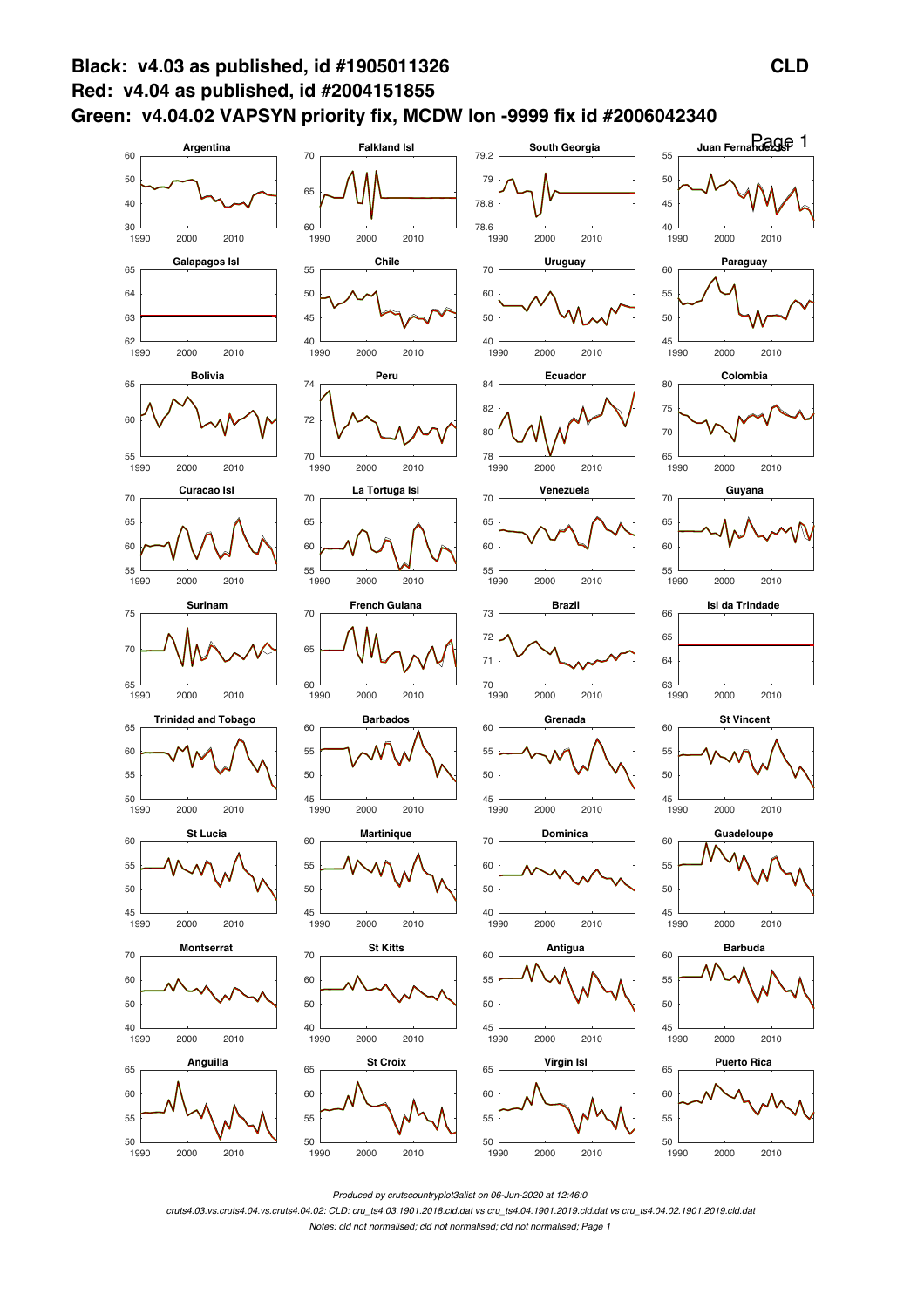

*Produced by crutscountryplot3alist on 06-Jun-2020 at 12:46:4*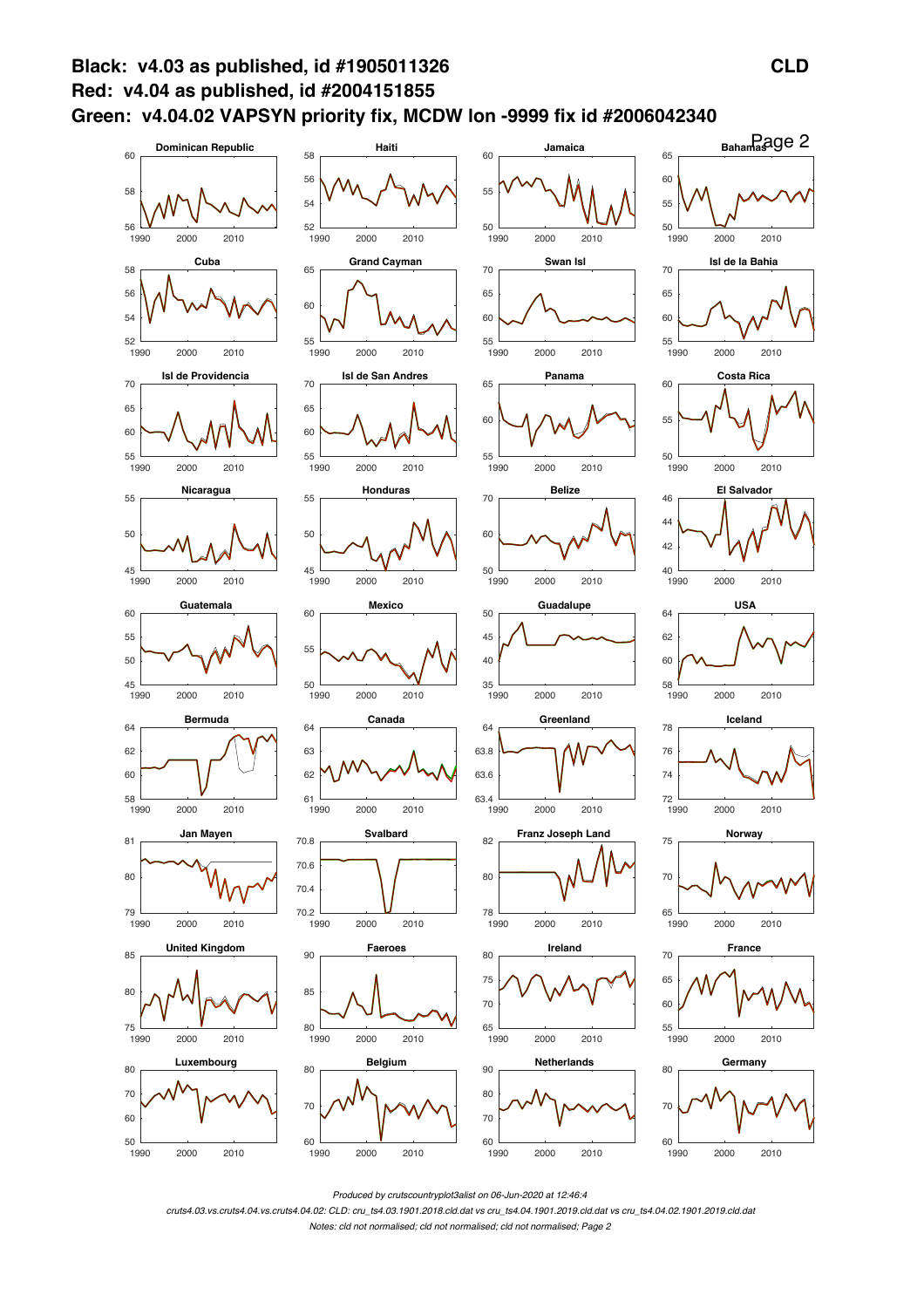

*Produced by crutscountryplot3alist on 06-Jun-2020 at 12:46:5*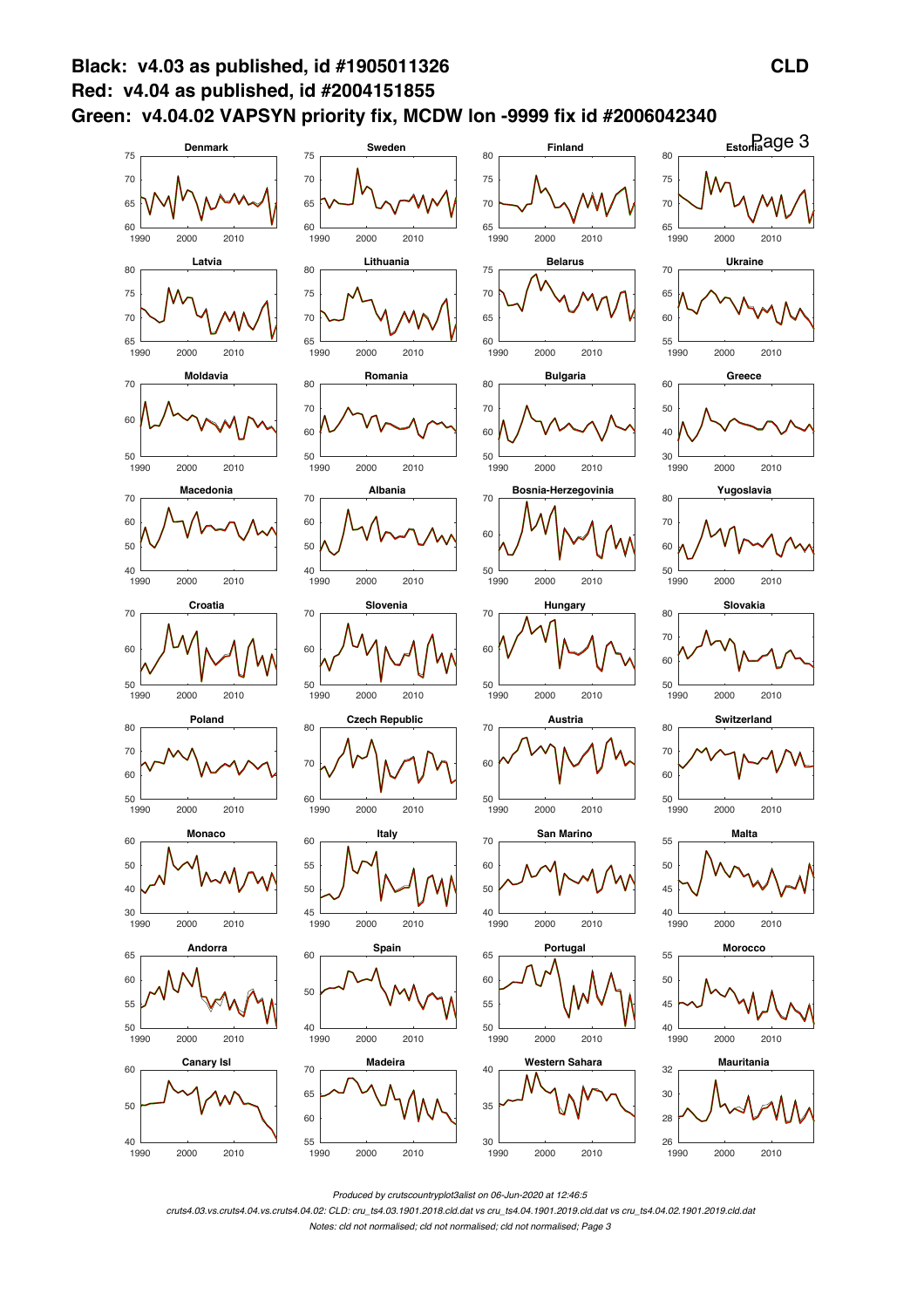

*Produced by crutscountryplot3alist on 06-Jun-2020 at 12:46:7*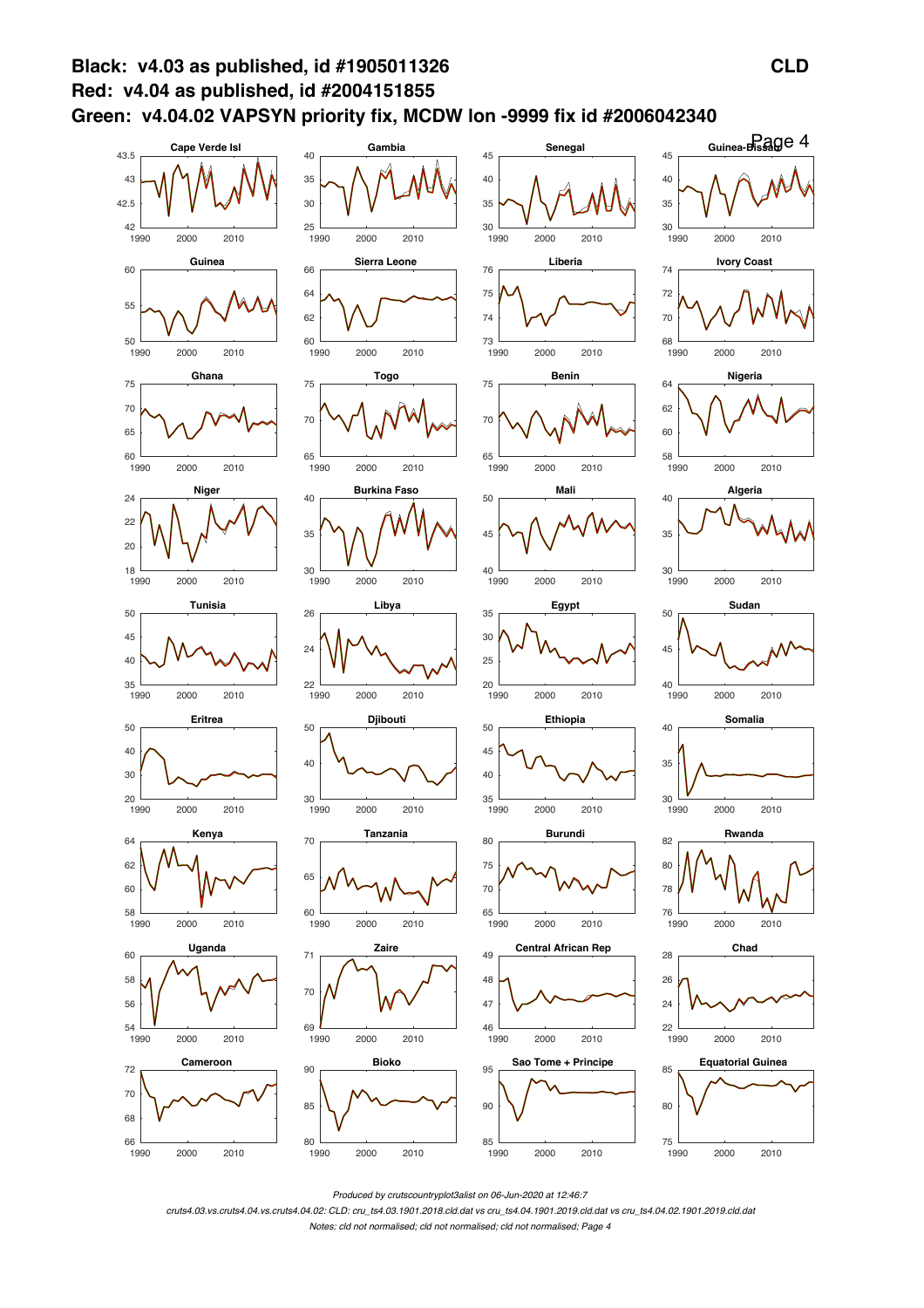

*Produced by crutscountryplot3alist on 06-Jun-2020 at 12:46:9*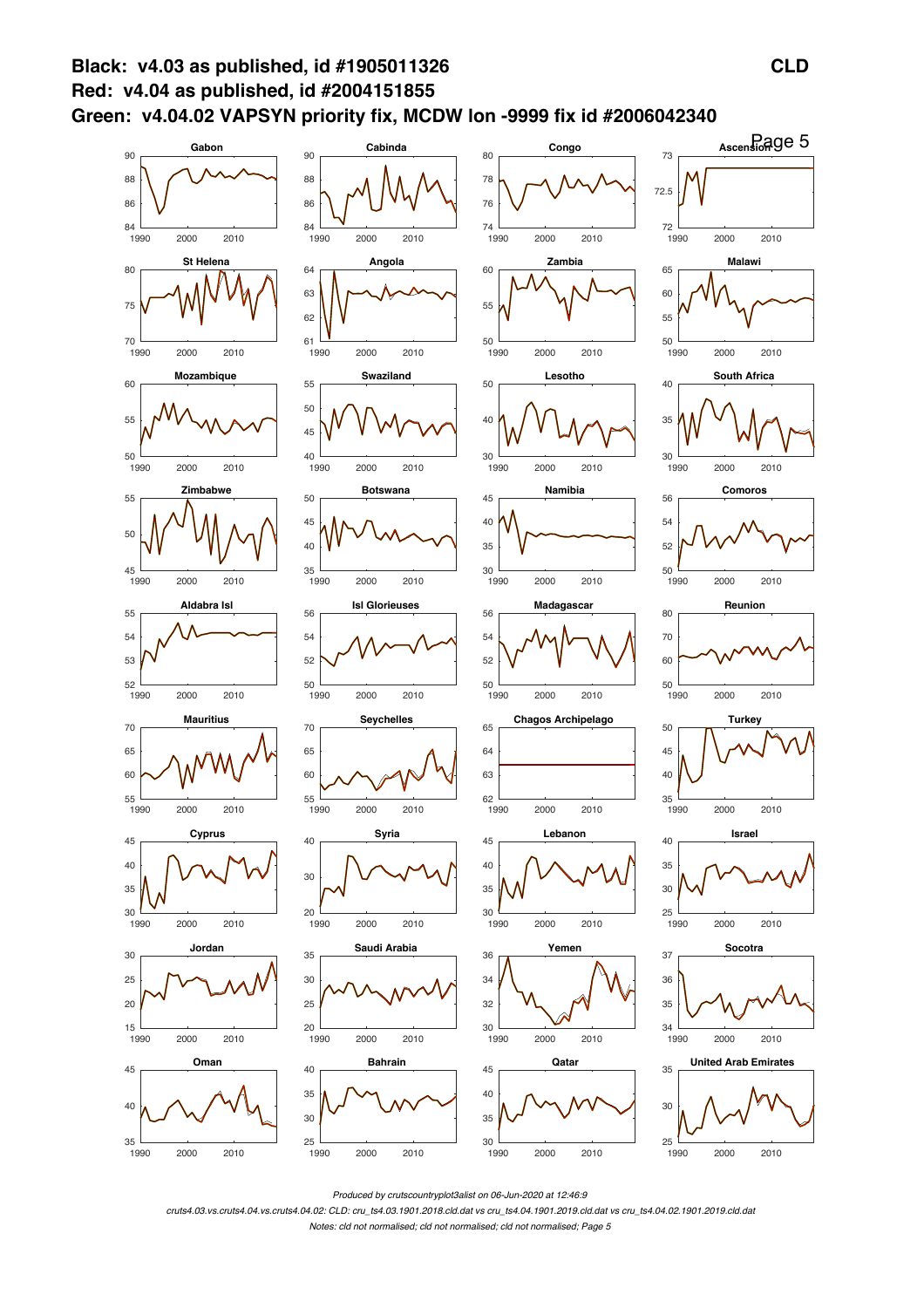

*Produced by crutscountryplot3alist on 06-Jun-2020 at 12:46:11*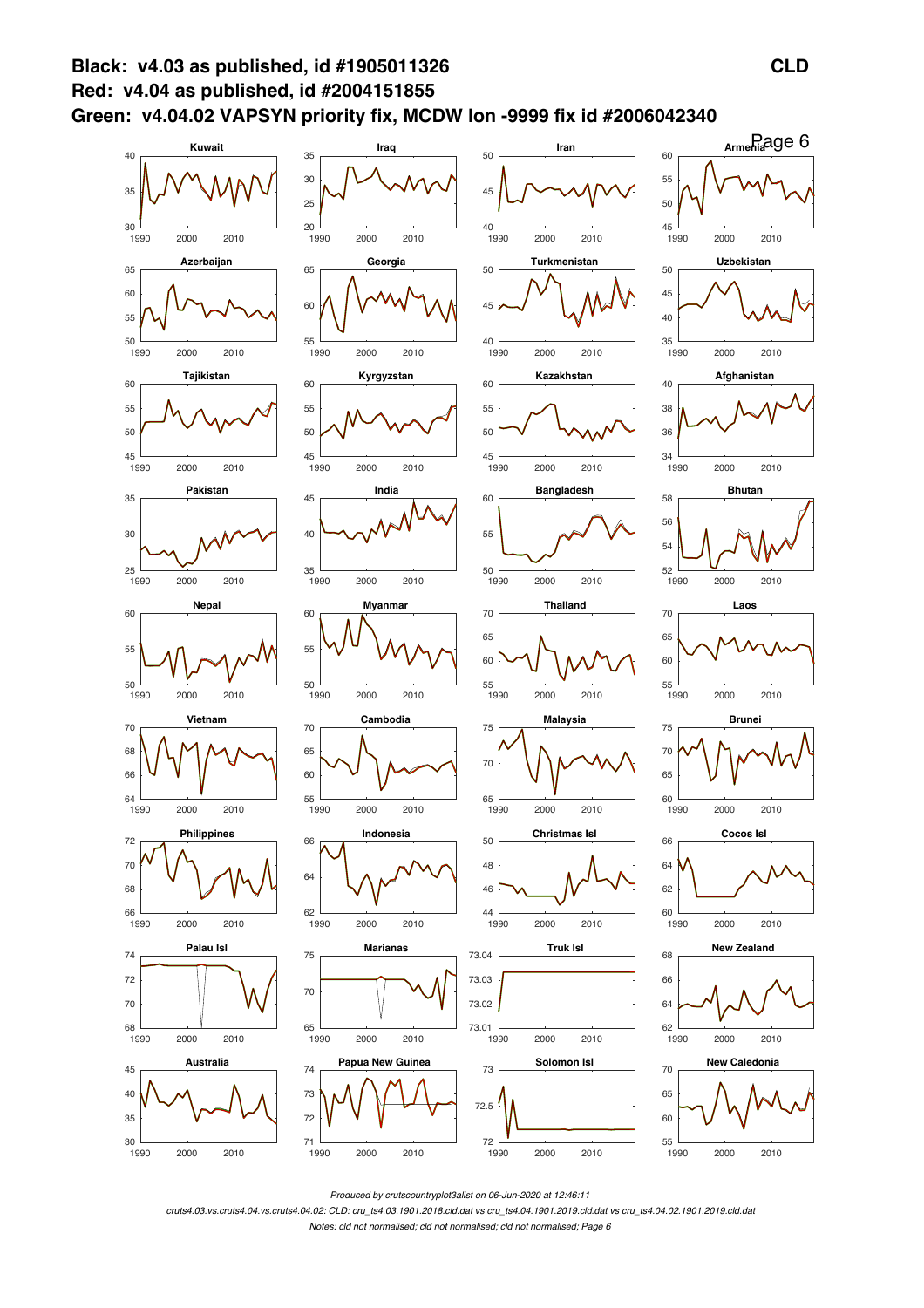

Produced by crutscountryplot3alist on 06-Jun-2020 at 12:46:13

cruts4.03.vs.cruts4.04.vs.cruts4.04.02: CLD: cru\_ts4.03.1901.2018.cld.dat vs cru\_ts4.04.1901.2019.cld.dat vs cru\_ts4.04.02.1901.2019.cld.dat

Notes: cld not normalised: cld not normalised: cld not normalised: Page 7